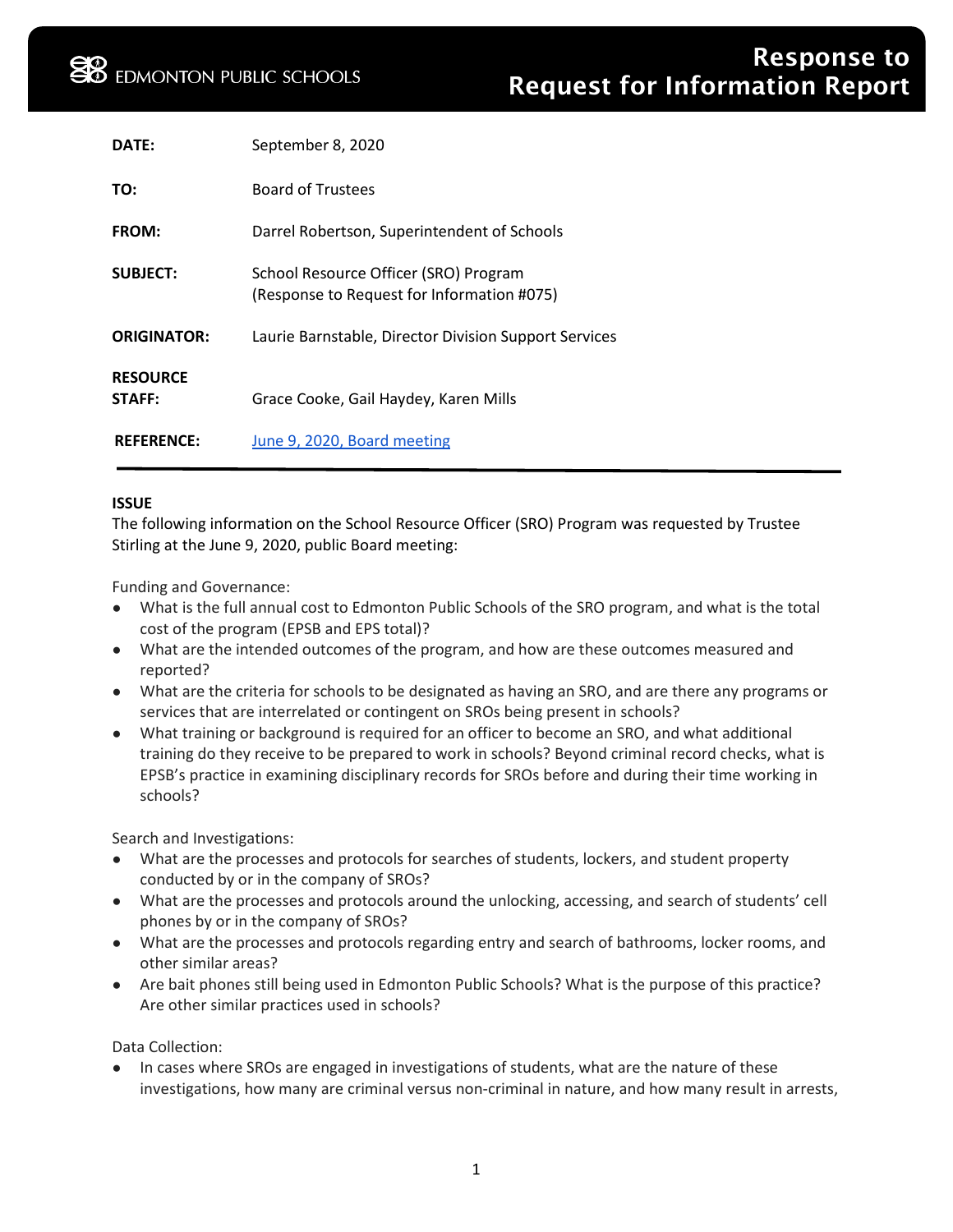charges, and prosecutions? How many fines are issued to students, and what is the total dollar amount of those fines annually?

- What is the demographic breakdown for students disciplined or arrested in relation to SRO investigations? Include data around race, socioeconomic status, gender, FNMI identification, ELL, immigration status, disability, and mental health status.
- Are SROs armed on school property? If so, how often are firearms drawn in a year, and do we keep records of the use of other weapons such as batons, pepper spray, tasers or other forms of force or restraint?
- Have any research studies or evaluations been conducted on the SRO program in Edmonton Public Schools? If so, what were the findings?

# **BACKGROUND**

In 1979, the Edmonton Police Service (EPS), Edmonton Public School Board (EPSB) and Edmonton Catholic School District (ECSD) embarked on a collaborative partnership placing four constables in Edmonton high schools on a cost-shared basis. The joint venture focused on supporting safe and caring school communities through proactive support, education, crime prevention and deterrence, solution-focused decisions, and, where needed, law enforcement, working alongside school administration.

Since its inception, the SRO program has expanded in both Edmonton school divisions along with recent expansion to include the Edmonton Islamic Academy. Currently, full-time SROs are assigned to 11 EPSB high schools and one K-12 school. Seven EPSB junior high schools, plus one junior high/high school share an SRO equally with another EPSB or ECSD school. In addition, Institutional Services Schools (Aspen Program) has a full-time Youth Intervention Officer.

In terms of organization, each SRO is under the supervision of one of the SRO Unit Sergeants, and also works in close partnership with designated staff members from Alberta Health Services (Mental Health and Addictions) and Children's Services.

#### **CURRENT SITUATION**

The following information is provided in response to the Request for Information made by Trustee Stirling at the June 9, 2020, public Board meeting. Subsequent to the Request for Information, on June 23, 2020, the Board voted unanimously to proceed with an independent review of the SRO program. The comprehensive review of the SRO program within the Edmonton Public Schools context will be undertaken during the 2020-21 school year.

The majority of the following information has been provided to the Division by the EPS, and for the most part remains unedited by the Division.

#### **KEY POINTS**

# **Funding and Governance**

● **What is the full annual cost to Edmonton Public Schools of the SRO program, and what is the total cost of the program (EPSB and EPS total)?**

As per the current Memorandum of Understanding (MOU), the SRO program costs are shared by EPS and the Division, with each partner contributing 50 per cent of the cost of SROs assigned to Division schools for the 10-month school year. EPS assumes the salary costs for the SROs during July and August.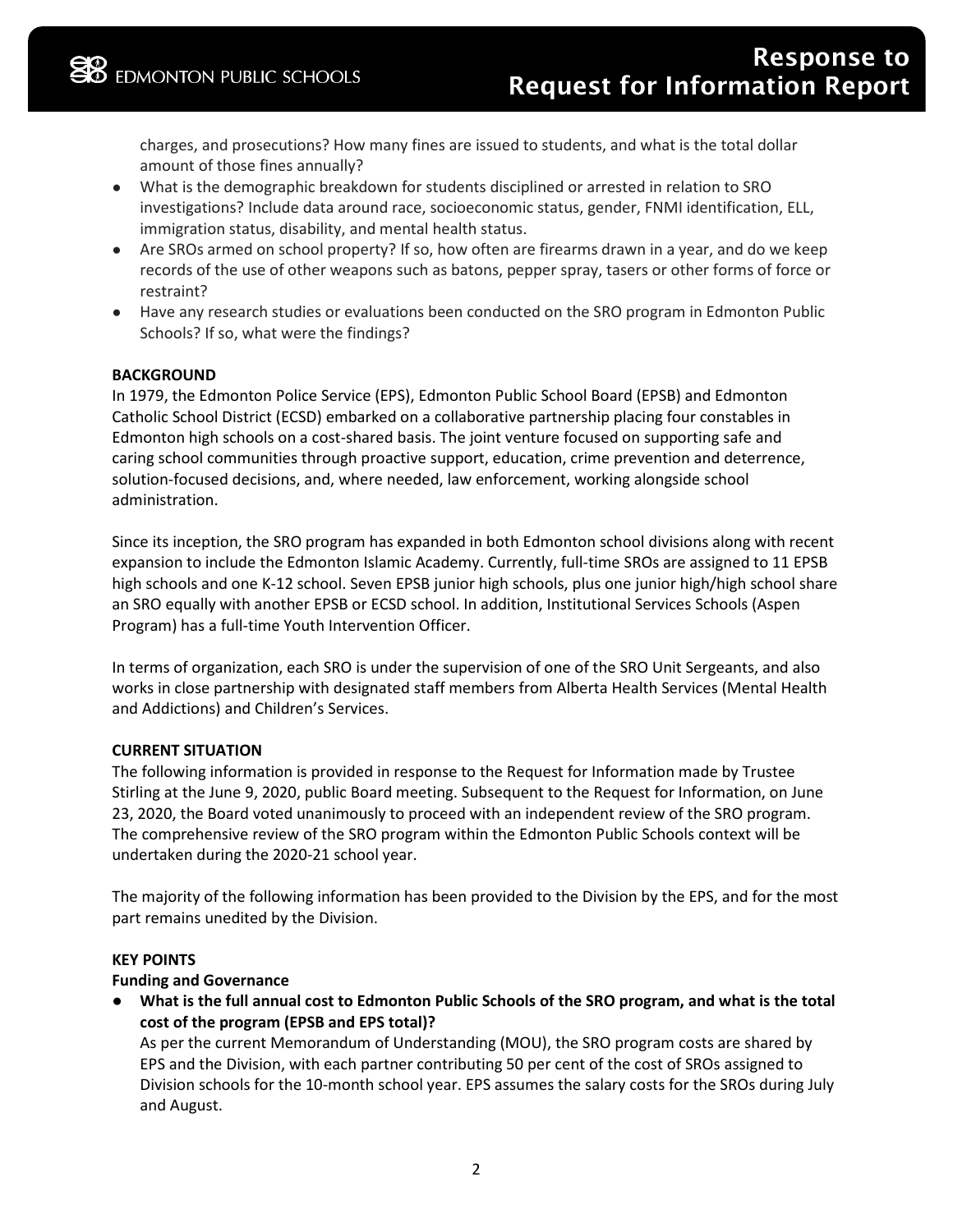The current cost for a Division school with a full-time SRO is \$67,726. Schools pay \$33,863 when they share an SRO equally with another school. In 2016, the principal of Institutional Services Schools requested a 12-month full-time officer for the Aspen Program out of concern for student and staff safety. As EPS advised that the request was outside the scope of the SRO program, EPS placed a Youth Intervention Officer at the Aspen Program, at a current cost of \$135, 630.

The current annual cost of the program to EPSB is \$1,219,246 (including the Youth Intervention Officer at Aspen).

What are the intended outcomes of the program, and how are these outcomes measured and **reported?**

According to the current MOU, the overarching goal of the SRO program is to:

"provide quality dedicated service to students, schools, and community partners. The SRO program is a collaborative partnership designed to impact the safety, well-being and development of youth in the education system. [The] program focuses on problemorientated policing; proactive support; and education, inclusion and the prevention of crime, disorder, and victimization for students, schools and the community."

EPS has provided the following descriptions of the specific intended outcomes of the SRO program and related indicators:

#### *School Safety*

*As noted in the MOU, "the primary function of the SRO is to assist the school administration in providing a welcoming, caring, respectful and safe learning and working environment for students, staff and the surrounding community." The role of the SRO is to ensure the safety of staff and students on a daily basis ranging from planning and conducting lockdown drills to being accessible for individual or group discussions on topics related to school safety and security. SROs are in constant communication with school administration and staff; however, they also serve as a first line of crime prevention in school, helping to proactively deter incidents such as bullying, vandalism, theft, drug-related activity, sexual harassment, assault, threats or the use of weapons. In alignment with the Division Violence Threat Risk Assessment (VTRA) protocol, when SROs build relationships with students and staff, they can gain valuable intelligence about any threats to the school community and can investigate and intervene promptly. In the most extreme circumstances, SROs are certified in single officer active attacker training to move rapidly and directly to an active threat to neutralize the threat to prevent further injury or loss of life.*

#### *Positive Youth Engagement*

*Given that the mandate of this program is prevention, education and overall safety, SROs are not to be primarily used as a security function. SROs work in collaboration with school administration, staff, students, and parents to identify and address school concerns or problems. Embedding an SRO within the school community allows them to have a visible presence in the school and community to build connections with youth through counselling, class presentations, continual interactions, mentoring, and distribution of educational resource materials. General exposure to*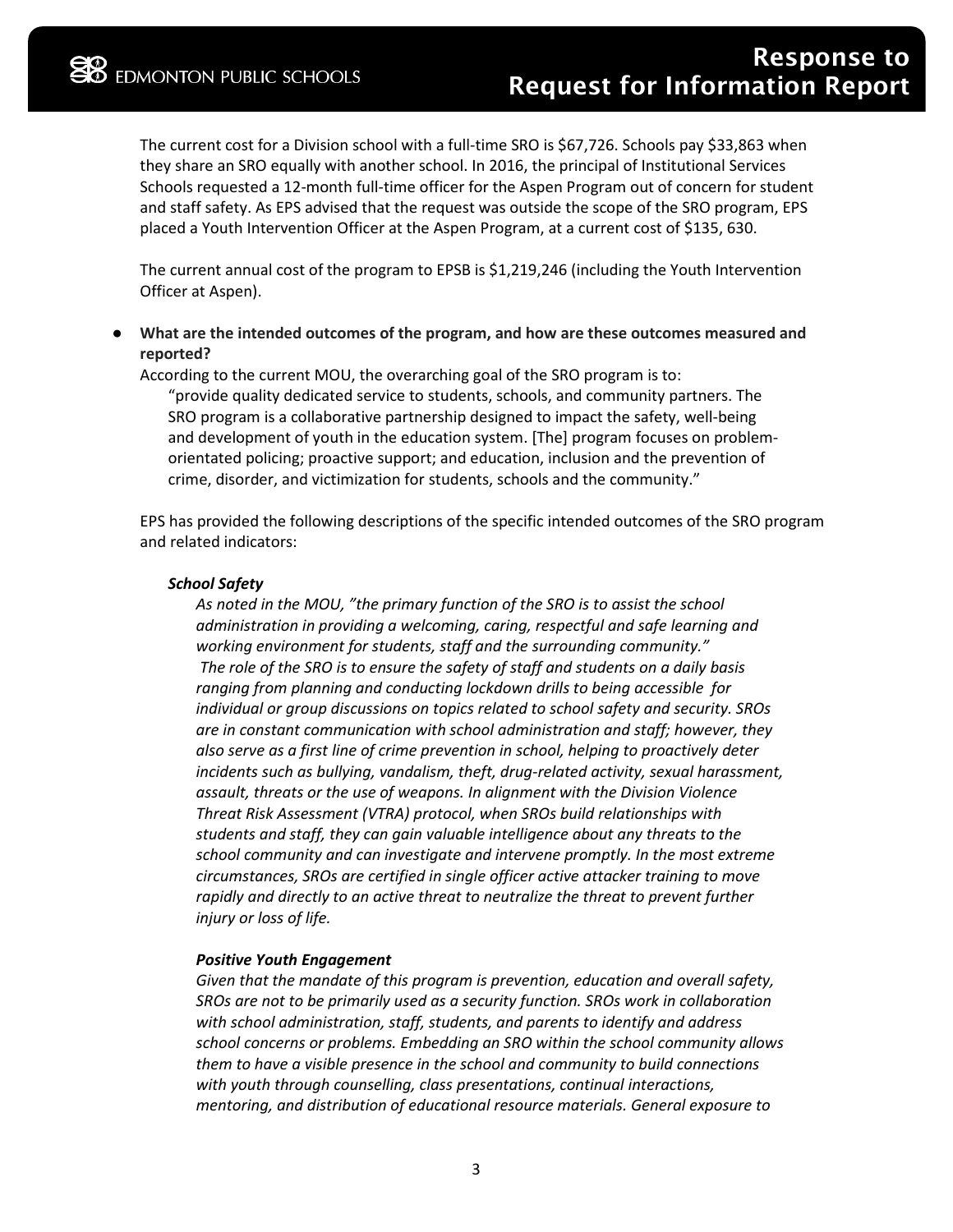*police officers in a non-confrontational role who have a special understanding of and commitment to youth policing, allows students to see officers as adults they can rely on. In addition, it often emboldens students to open up and discuss issues that may be troubling them such as questionable experiences or decisions among their friends, family or relationship dynamics, or when they simply need advice on peer relationships.*

#### *Diversion*

*SROs within a school can play a pivotal role in guiding and assisting youth who are, or who may become, involved with the criminal justice system. SROs work with school administrators, EPS colleagues, and community programs to navigate youth away from traditional involvement in the justice system while improving their access to community resources. One of the key diversion methods SROs use is the Police Assisted Youth Oriented Formative Fitness (PAYOFF) program. Instead of paying a fine or going to court for a relatively minor offence like drug use/possession, shoplifting or fighting, PAYOFF gives students the opportunity to make amends. This may include having the student engage in restorative processes to repair the harm done to individuals or the school community, providing community service to the school such as assisting teachers with leadership or extra-curricular activities, or even committing to a schedule of fitness workouts with the SRO. The underlying goal of diversion is to help students learn about accountability while building trust and making their school community stronger. Most importantly, diversion seeks to dissuade youth from repeating past behaviours and, ultimately, to help them stay out of the criminal justice system.*

#### *Collaboration with Community Programs to Support Youth*

*An SRO has a dedicated role, primarily focused on proactive, solution oriented processes, that support and encourage safe and inclusive practices and initiatives with an overall guiding principle to promote a secure and caring learning and working environment. Throughout the school year, SROs collaborate with school and community programs to support youth and their families. Examples include SROs connecting with AHS to support students facing challenges linked to mental health or addictions, partnering with the University of Alberta Faculty of Nursing to educate teens on the health risks of vaping, or connecting parents and guardians to The Canadian Centre for Child Protection resources to help keep their children safe online.*

#### *Education around Youth Topical Issues*

*In their informal daily interactions and mentorship with students, SROs play an important educational role in the school. In addition, SROs also work cooperatively with school administration, teachers and the community, to proactively identify and address school concerns or problems through structured class presentations, assemblies and parent presentations, including to School Councils. These awareness and education sessions cover a variety of topics such as drug use, healthy relationships and consent, online safety, and safe driving. The topics and format of lectures and presentations are tailored to fit the specific needs of the school community.*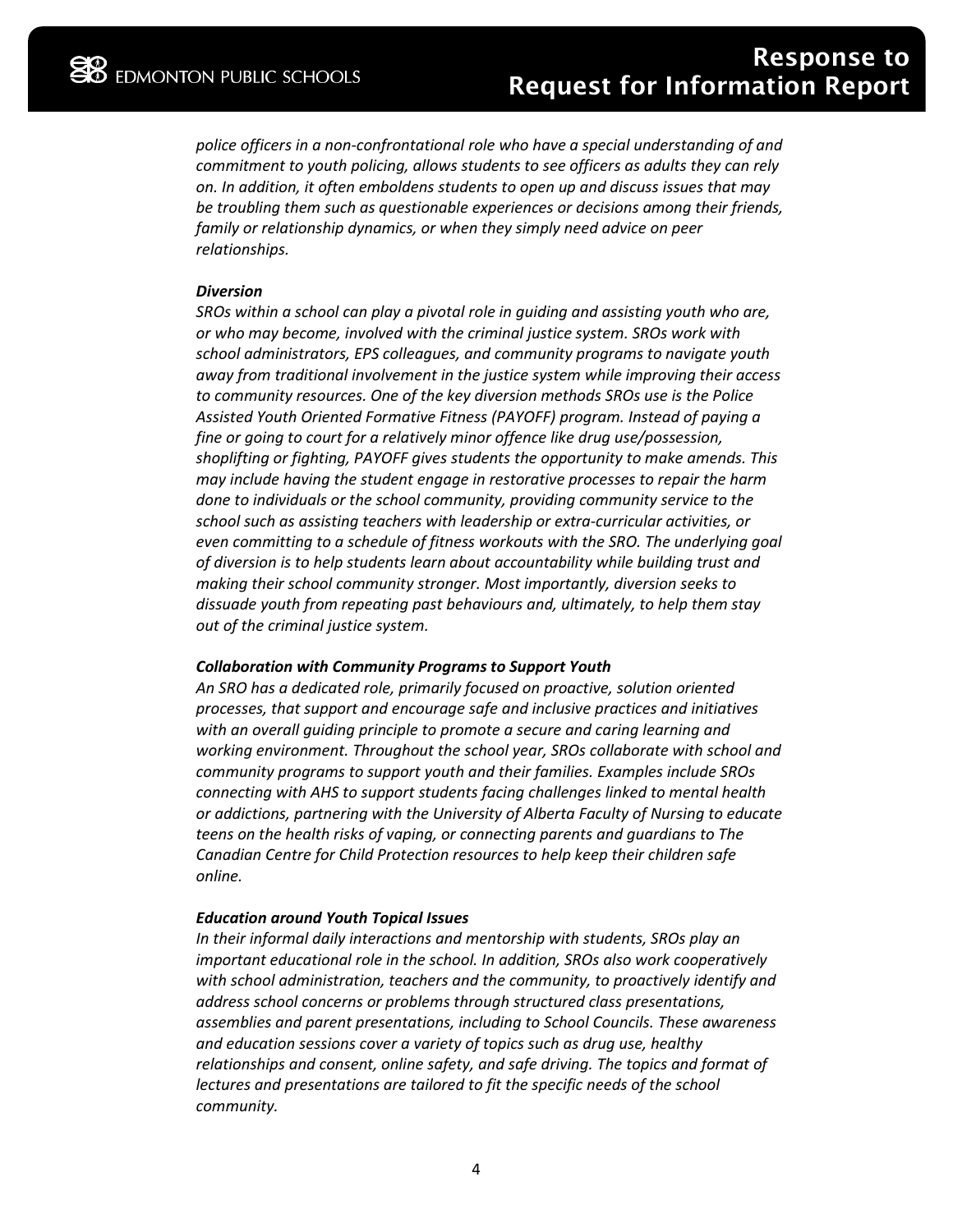## **Measurement of Outcomes**

Principals of schools with assigned SROs have formal and informal reporting mechanisms in place; both internal to EPSB and with the SROs' chain of command or the EPS in general. It is expected that timely communication among principals, SRO sergeants, and Division Support Services can take place at any time on any issue, and is strongly encouraged whenever deemed necessary. As stated in the MOU, the "participant's liaisons will meet and/or communicate, as required to review and assess the operation and effectiveness of this MOU and any other matter of mutual interest".

Division principals are also asked by the SRO supervisors to complete a year-end review of their SRO. The information gathered on the [Principal Feedback Form](https://drive.google.com/file/d/12IV_qrqnIJrbgp6lqEEPtZbWdSYAufUw/view?usp=sharing) aligns with program outcomes. In addition to ongoing communication throughout the year in relation to the intended outcomes, the feedback form also provides a link between schools and sergeants to address and formally document any concerns. On the feedback form, which was developed by EPS, principals rate the SRO on a 10-point scale and provide comments in relation to the following performance categories:

- o Engagement with School Administration
- o Engagement with Students
- o School Safety
- o Proactive Policing
- o Investigations
- o Initiative

In addition, SROs complete a daily activity tracking sheet which is submitted monthly to the SRO sergeant. EPS has secured the services of a data scientist from the EPS Business Intelligence Section to assist with the compilation of the data.

What are the criteria for schools to be designated as having an SRO, and are there any programs **or services that are interrelated or contingent on SROs being present in schools?** Over the span of the partnership, there have been occasions when the EPS Chief of Police has advised the Division of an opportunity to expand the SRO program by placing SROs in additional schools. When this occurs, EPS invites the Division to identify school(s) which would benefit most from having an SRO placed within the school community. The decision to request the SRO partnership be expanded to a specific Division school or schools is based on collaborative feedback and dialogue primarily involving Principals, Assistant Superintendents, and Division Support Services.

Based on this feedback, the Superintendent of Schools submits a written request for an SRO at a Division school to the EPS Chief of Police. EPS then conducts an internal selection and hiring process; EPSB staff participate in the interview portion of the screening process.

#### **Programs and Inter-related services**

EPS advises that with respect to programs and inter-related services, throughout the school year, SROs work with school administration, student services or counselling staff, and various EPS specialty units for the best outcomes for youth. On a less formal basis, SROs will engage in discussions with school staff and EPS personnel to 'bounce ideas' off each other regarding programs and services that will benefit the school community.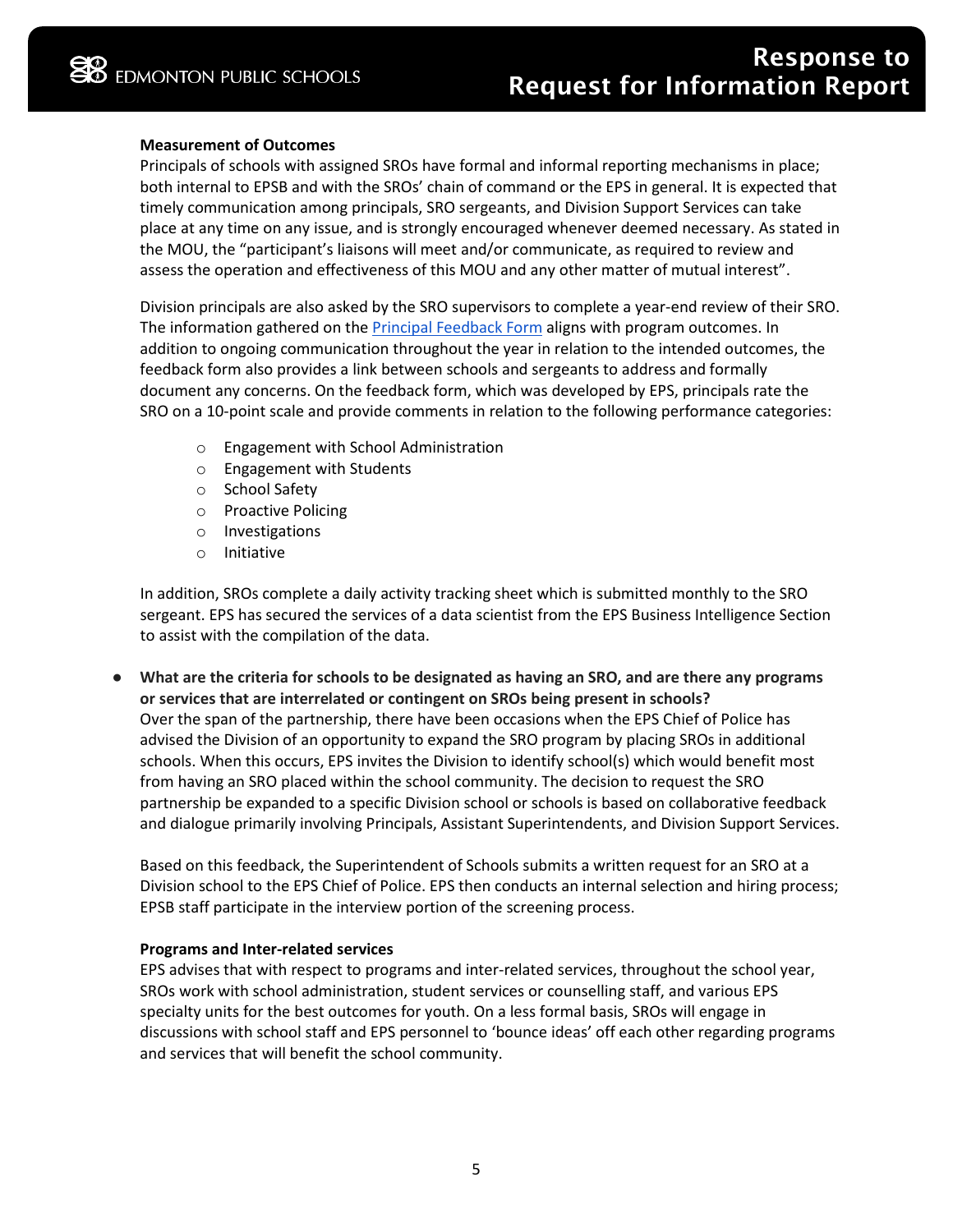One key example of an inter-related process is the Violence Threat Risk Assessment (VTRA) protocol in place in the form of the multidisciplinary partnership, Edmonton Community Threat Risk Intervention Support Protocol (C-TRISP). The partnership comprises several key local agencies including EPS, RCMP, EPSB, ECSD, AHS, and Children's Services. VTRA partners work together to identify and proactively respond to high-risk situations involving an individual who may be moving on a pathway toward serious violence. At its core, the VTRA protocol relies on a strong understanding of a student's baseline behaviour in order to identify any shifts in that baseline that may signal a potential high-risk situation. Early intervention and support greatly reduces risk and prevents acts of serious violence in schools and against youth and the community. The strength and success of the VTRA protocol to assess and respond to any threat to school safety rests with strong relationships and daily interactions with students.

In addition, SROs have delivered educational sessions to students, parents, and staff around topical issues impacting youth. Upon recognizing issues like drugs, sexual violence and technological crimes impacting youth, EPS advises that SROs have secured strategic partnerships for the creation and delivery of youth-focused education including the following topics and information campaigns:

- o **Fentanyl Awareness** campaign delivered to tens of thousands of students in partnership with AHS and Emergency Medical Services (EMS)
- o **'Without Consent It's Not Sent'** campaign includes presentations around 'sexting', online safety and intimate images in partnership with the Canadian Centre for Child Protection
- o **Gender Based Violence** education strategy relating to topics of sexual consent, bystander approach, and situational awareness in partnership with the Alberta Council of Women's Shelters
- o **Project V.A.P.E.** (Vaping Awareness Prevention Empowerment) in partnership with the University of Alberta Faculty of Nursing.
- What training or background is required for an officer to become an SRO, and what additional **training do they receive to be prepared to work in schools? Beyond criminal record checks, what is EPSB's practice in examining disciplinary records for SROs before and during their time working in schools?**

# **Training and background to become an SRO**

EPS advises that they have a robust selection process in place for officers applying to join the SRO Unit. Advantage is awarded to officers with certified EPS training or external police training which is specifically relevant and beneficial to the SRO position. Officers are required to demonstrate a strong commitment to youth work and community collaborations by providing evidence of recent, relevant and repetitive youth engagement both on and off the job.

Candidates with advanced post-secondary education are awarded greater points in the selection process. They also indicate specific police courses they have completed. Of the multitude of courses and certifications available to officers, there is a specific [list of courses](https://drive.google.com/file/d/1jmcpFNgZhZHf0w2KKLt3CATMSoYcSQuM/view?usp=sharing) that are deemed to be of highest value in the SRO selection process.

The candidate's current and previous supervisors provide an assessment of the candidate's suitability for the SRO role. A panel of SRO supervisors and staff from EPSB and ECSD score the candidates in an interview process that assesses the candidate's demonstrated competencies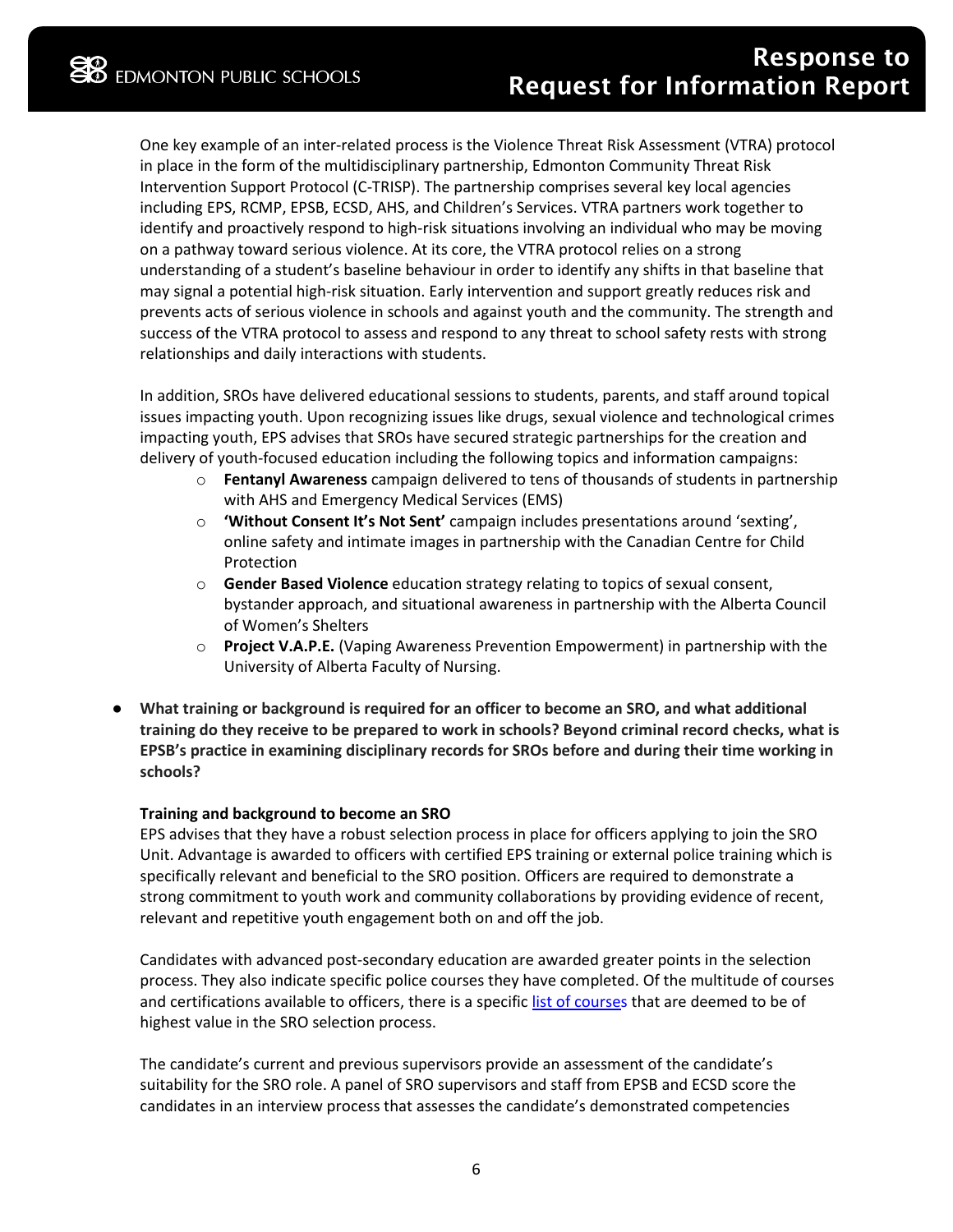around the role of the SRO including, but not limited to, school emergency preparedness, understanding of relevant education legislation including the Alberta *Education Act*, as well questions showcasing accountability, communication, decision making, teamwork and developing self and others.

## **Additional training to be prepared to work in schools**

EPS further advises that training is an ongoing aspect of policing. SROs are exposed to multiple training opportunities, with emphasis around courses, conferences, observational and experiential learning that specifically prepare them to work with youth in schools.

The SRO Unit utilizes a mentorship model where new SROs 'shadow' and are mentored by experienced SROs. They are also encouraged to liaise with their police supervisor and the school leadership staff on an open and as-needed basis. SROs attend a mandatory SRO Orientation Week prior to the start of every school year where topics covered include, but are not limited to, officer conduct expectations, data collection, trauma-informed policing, racial injustice/unconscious bias awareness training, team investigation of child sexual assaults (with Zebra Centre), diversion, mental health awareness and resources, school active attacker training, school emergency preparedness training, SRO portfolio review and sign-up, student engagement and proactive hours review, review and accessing of youth presentations, and a review of investigative techniques and procedures around complex investigations.

In terms of ongoing training, EPS advises that once an officer joins the SRO Unit, the EPS would facilitate the completion of as many additiona[l SRO relevant courses and certifications](https://drive.google.com/file/d/1jmcpFNgZhZHf0w2KKLt3CATMSoYcSQuM/view?usp=sharing) as possible. As per the MOU, an SRO must also complete FOIP training provided and approved by the EPSB. In addition, SROs participate in Violence Threat Risk Assessment (VTRA) certification training.

Additional role-specific training and seminars provided to SROs by EPS include:

- o Trauma informed approach (includes de-escalation)
- o Bias awareness / inclusivity / racism
- o Resiliency
- $\circ$  Mental health literacy, supports and resources, and de-escalation strategies
- o PSECA (Protection of Sexually Exploited Children)
- o PCHAD (Protection of Children Abusing Drugs program)
- o Single (and team) officer active attacker training\*
- $\circ$  School emergency preparedness (lockdowns / on alerts / evacuations)
- $\circ$  Digital threat assessment (dealing with online threats, plus sexting and luring investigations)

\*SROs regularly train in 'single officer rapid response' (SORR) training. EPS advises that this training is more specialized than what a general patrol officer receives, and is unique to SROs since, as the title suggests, they are the lone officer in the school setting and waiting for backup is not realistic in the event of an emergent high risk situation. The SRO Unit received SORR training certification from the 'Advanced Law Enforcement Rapid Response Training' program at Texas State University. SROs with this certification in their training portfolio have the capacity to lead the other SROs in training around SORR. SROs meet as an entire unit throughout the school year to practice the training.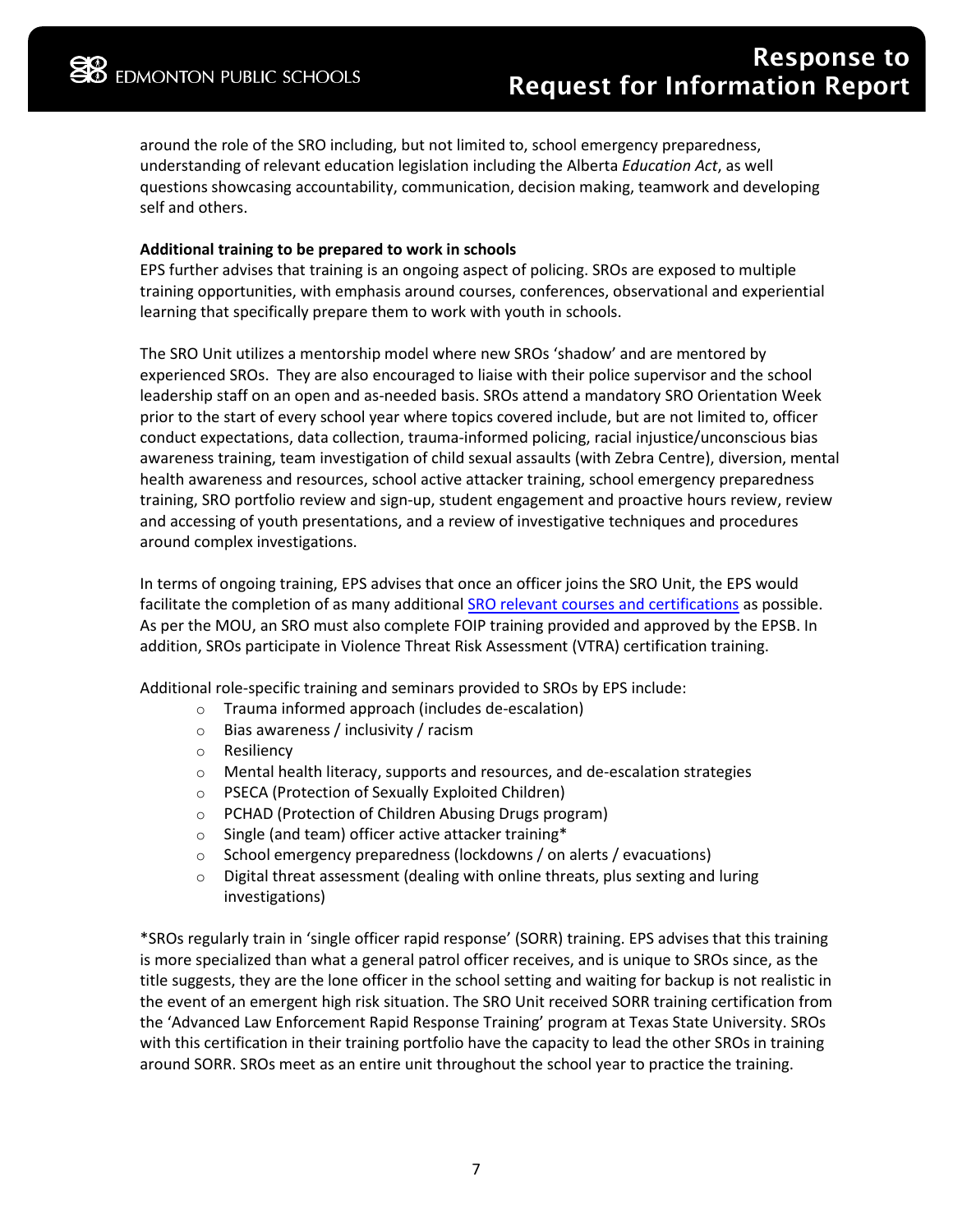## **Disciplinary records**

EPS advises that all candidates applying to the SRO Unit go through a vetting process with the [Professional Standards Branch \(PSB\).](https://www.edmontonpolice.ca/ContactEPS/Concerns) Live and ongoing PSB investigations preclude the applicant from being selected as an SRO. Further, as stated in the application process, "evidence of previous actions or behaviours bringing disrepute to the EPS or SRO Unit may disqualify the applicant from selection".

In 2014, Sergeant Emuel Chan assumed the role of supervisor of the SRO program. Sergeant Chan advises that no member with any past disciplinary concerns or actions that may call into question their suitability for the SRO role or bring concern or disrepute to the SRO Unit has been hired during his tenure. Under the current organization and supervisory structure, no member with disciplinary records as per above would be selected to the SRO Unit. In addition, EPS Human Resources personnel has confirmed to Sergeant Chan that, at minimum, disciplinary records for SRO candidates have been reviewed since 2012. EPS has not provided the Division with information regarding disciplinary records of SROs hired to the unit prior to 2012; however, EPS advised that there are no SROs currently in the unit who would have been assigned as an SRO prior to 2012.

As outlined in the MOU, SROs are employed by the EPS and fall under the direct command of the SRO sergeant. Division staff do not have direct access to the disciplinary records of EPS personnel. If any concerns or disputes arise, these are addressed through mutual discussion and consultation.

#### **Search and Investigations**

What are the processes and protocols for searches of students, lockers, and student property **conducted by or in the company of SROs**?

Division Support Services and General Counsel are available to provide support to school administration regarding such searches based on the *Education Act* and relevant case law. Further, General Counsel [presents](https://drive.google.com/file/d/19KrAfP46V16_1lHuNq-0-N0AC2ZORxqF/view?usp=sharing) to various groups of administrators on the topic of "Searches in Schools" from year to year, either as a standalone presentation or as a portion of a larger presentation. The presentation is based on case law, including from the Supreme Court of Canada:

The issue of student searches has been addressed in *R. v. M.(M.R.) [1998] S.C.J. No. 83*. The Supreme Court ruling articulated the overarching principle of ensuring safe and orderly school environments:

"Teachers and those in charge of our schools are entrusted with the care and education of our children. It is difficult to imagine a more important trust or duty. To ensure the safety of the students and to provide them with the orderly environment so necessary to encourage learning, reasonable rules of conduct must be in place and enforced at schools."

The *R. v. M.(M.R.)* decision guides practices related to school searches, in tandem with the mandated responsibility outlined in the *Education Act* for the Board to provide a welcoming, caring, respectful, and safe learning environment that respects diversity and fosters a sense of belonging (s. 31(1)(d)), and for the principal to maintain order and discipline in the school, on the school grounds, and during activities sponsored or approved by the Board (s. 197(f)).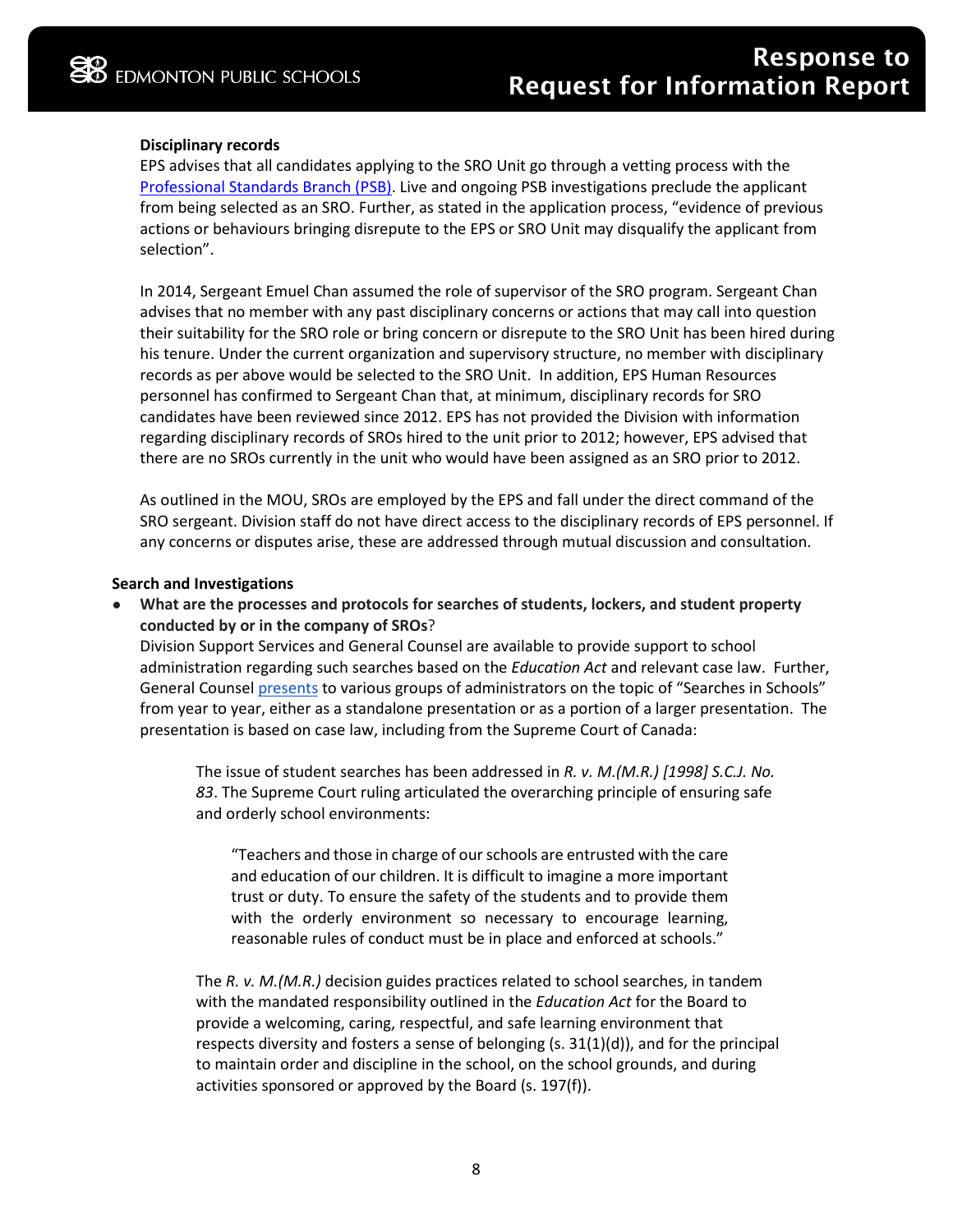School authorities do not require a warrant or police assistance to conduct a search on school property, nor is there a requirement to advise a student of any legal rights prior to a search. The school authority must have reasonable grounds to believe that there has been a breach of school regulations or discipline and that a search of a student would reveal evidence of that breach. School authorities will be in the best position to assess information given to them, and relate it to the situation existing in their school. The following may constitute reasonable grounds in this context:

- o information received from one student considered to be credible,
- $\circ$  information received from more than one student.
- o a teacher's or principal's own observations, or
- o any combination of these pieces of information which the relevant authority considers to be credible.

Any searches by school authorities should be carried out in a reasonable manner, with appropriate consideration of the gender of the student and the searcher, and where the search is conducted. The permissible extensiveness of the search will vary according to what the school authority believes the search may reveal. If the school authority believes the student is carrying a weapon, the Supreme Court said it would be reasonable for the school authority "to take immediate action and undertake whatever search is required."

The ruling went on to state, "the existence of an immediate threat to the students' safety will justify swift, thorough and extensive searches." A lesser standard would apply to searches for less serious items.

#### **SRO involvement in searches of students**

EPS has provided the following information regarding SRO involvement in searches of students. SROs will only participate in searches according to authorizations under the *Criminal Code of Canada*. A search may include an emergent warrantless search and seizure of firearms, where time and imminent safety is at stake.

SROs may, at the request of the principal, accompany the principal for safety purposes or be in the company of the school administration for their search under their authority of the *Education Act*. The *Criminal Code* section that covers warrantless search and seizure by police officers is provided below:

# *117.02 (1) Where a peace officer believes on reasonable grounds*

*(a) that a weapon, an imitation firearm, a prohibited device, any ammunition, any prohibited ammunition or an explosive substance was used in the commission of an offence, or (b) that an offence is being committed, or has been committed, under any provision of this Act that involves, or the subject-matter of which is, a firearm, an imitation firearm, a cross-bow, a prohibited weapon, a restricted weapon, a prohibited device, ammunition, prohibited ammunition or an explosive substance, and evidence of the offence is likely to be found on a person, in a vehicle or in any place or premises other than a dwelling-house, the peace officer may, where the conditions for obtaining a warrant exist but, by reason of exigent circumstances, it would not be practicable to obtain a warrant, search, without warrant, the person, vehicle, place or premises, and seize any*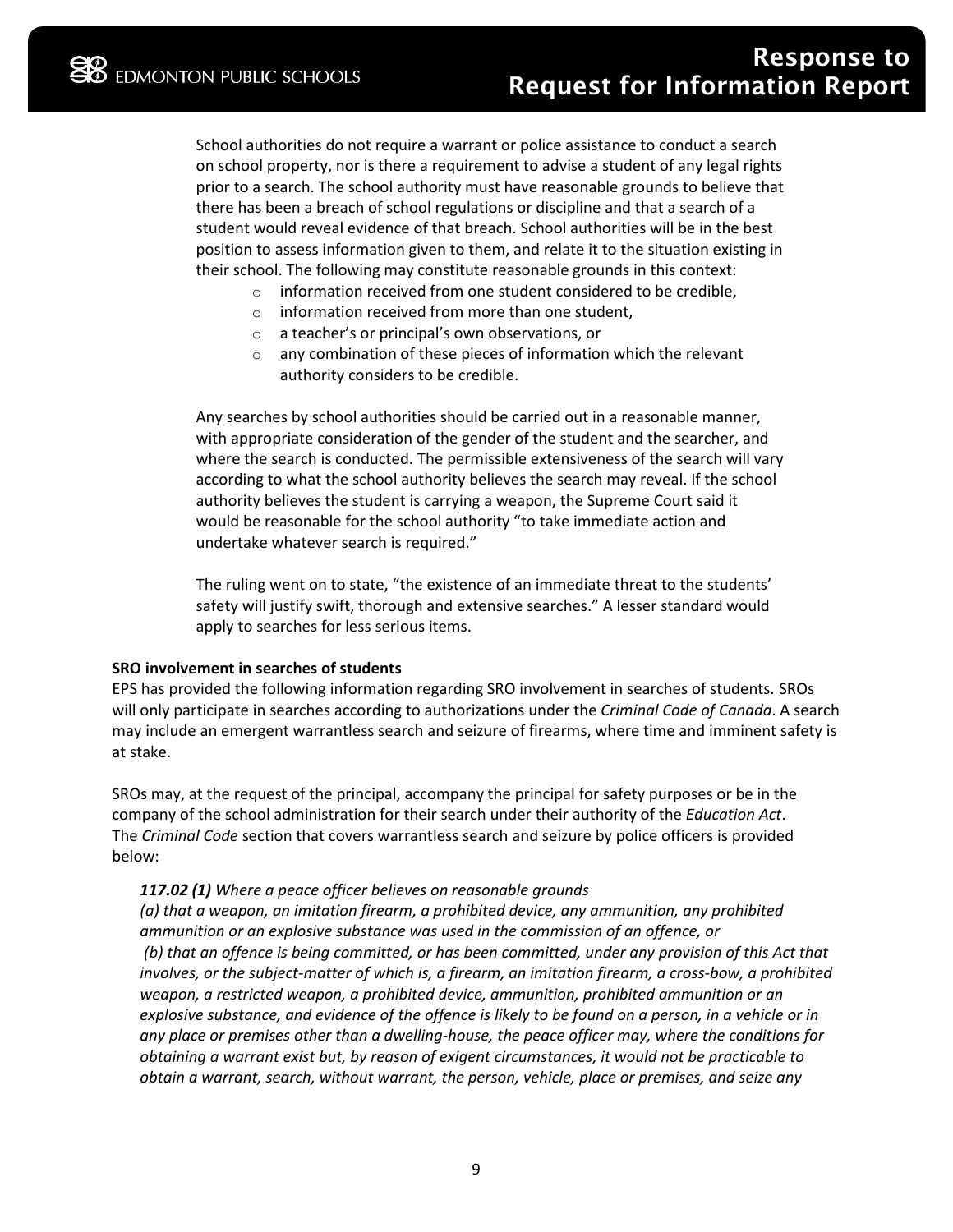*thing by means of or in relation to which that peace officer believes on reasonable grounds the offence is being committed or has been committed.*

*487.11 A peace officer, or a public officer who has been appointed or designated to administer or enforce any federal or provincial law and whose duties include the enforcement of this or any other Act of Parliament, may, in the course of his or her duties, exercise any of the powers described in subsection 487(1) or 492.1(1) without a warrant if the conditions for obtaining a warrant exist but by reason of exigent circumstances it would be impracticable to obtain a warrant.*

Although 'exigent circumstances' is not defined in this section, it is defined in **s. 529.3(2)** as circumstances in which the peace officer

*(a) has reasonable grounds to suspect that entry into the dwelling-house is necessary to prevent imminent bodily harm or death to any person; or*

*(b) has reasonable grounds to believe that evidence relating to the commission of an indictable offence is present in the dwelling-house and that entry into the dwelling-house is necessary to prevent the imminent loss or imminent destruction of the evidence.*

For an SRO, this would mainly apply to situations where there is an immediate safety concern for students and school staff. Firearms would be the best example but there could be other situations. If, for example, there was a concern for explosive devices, the SRO would likely have people evacuate the building for their safety and have the EPS Bomb Unit attend the scene to deal with the device.

● **What are the processes and protocols around the unlocking, accessing, and search of students' cell phones by or in the company of SROs?** EPS advises that SROs may, at times and at the request of the principal, accompany the principal for

safety purposes or be in the company of the principal for their search under the authority of the *Education Act*. SROs require written consent or judicial authorizations (warrant) to unlock, access or search a student's phone. Police officers understand the 'test of court' and that evidence seized without proper methods will be dismissed in court; at the jeopardy of losing the case and harm to the officer's reputation.

From a school authority perspective, further to the information provided in the previous question, Division Support Services and General Counsel provide support to school administrators based on the case of *Ratt v. Tournier, 2014 SKQB353*, which involved a complaint relating to a cell phone search. This case provides context and governance for cell phone searches:

*"Students may expect some degree of privacy respecting the contents of their cell phones. As a general rule the (school administration) or teachers will not be scrolling through the contents of their cell phones. In the circumstances where the student is using the cell phone and text messages in clear violation of school policy, a policy of which the student is aware, the student can anticipate a reduced degree of privacy."*

*"In circumstances where the student's behaviour is extremely out of the norm … and the [school administration] establishes a reasonable basis for his concern for violence or threats to personal safety of a student or the general student body, an*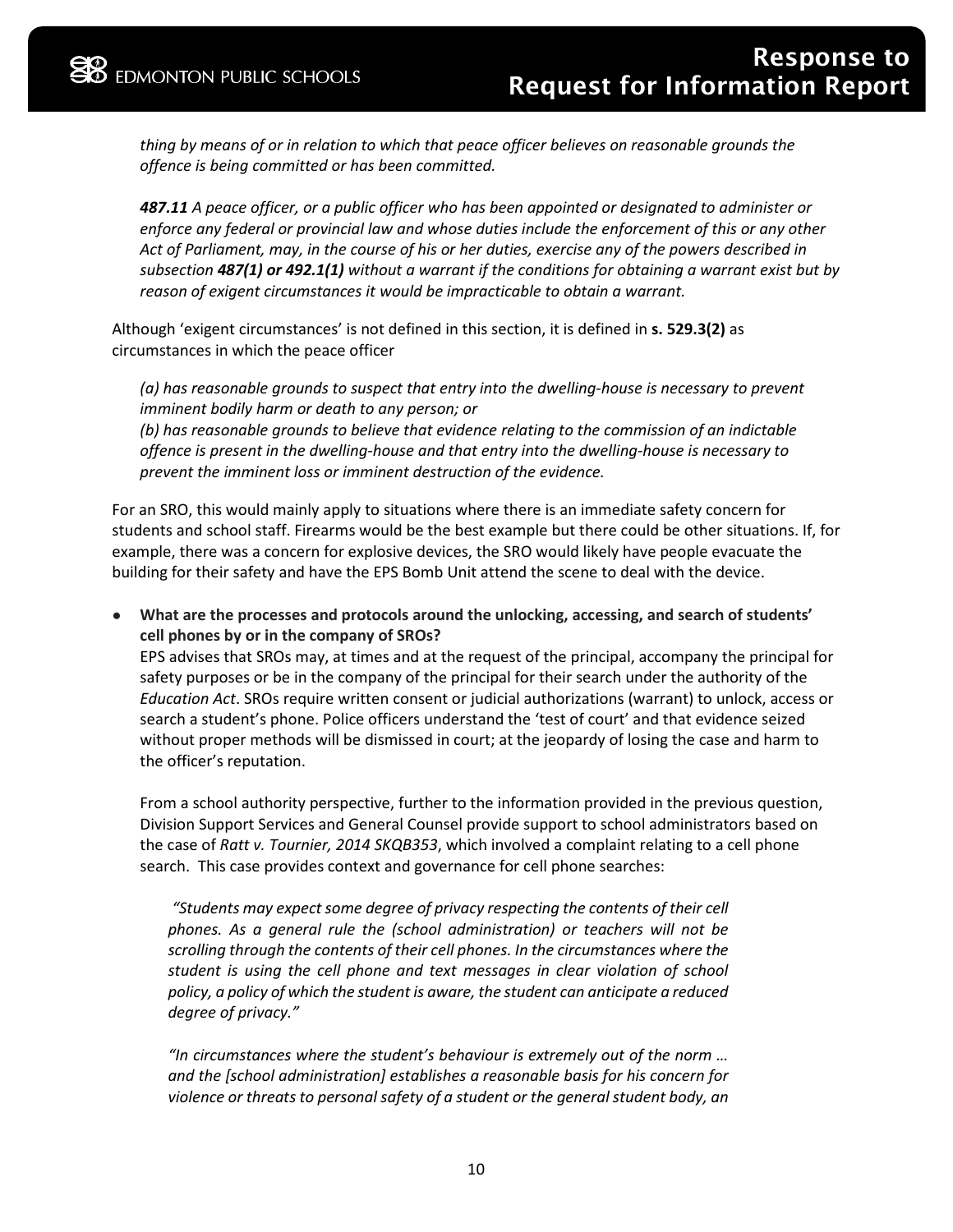*individual student's right to privacy is outweighed by the duties and responsibilities of the teaching staff."*

What are the processes and protocols regarding entry and search of bathrooms, locker rooms, and **other similar areas?**

Unless entry and search is conducted for emergent purposes or exigent circumstances as outlined above, SROs and school administration respect the privacy of bathrooms and locker rooms. If a search is deemed necessary, efforts are also taken, when practicable, for the SRO to be in the company of a school staff member. Gender considerations, privacy and dignity are always key considerations.

● Are bait phones still being used in Edmonton Public Schools? What is the purpose of this practice? **Are other similar practices used in schools?**

EPS advises that a single bait phone was purchased by the EPS in 2013. It has been used a total of two times, once at Eastglen School in 2013 and once at Ross Sheppard School in 2014. The bait phone was not deployed following the 2014 use at Ross Sheppard School.

The Eastglen deployment resulted in one student being found in possession of the bait phone. A warning was issued to the student involved. No charges were laid in relation to either of the two bait phone deployments.

In terms of context and purpose of this previous practice, SROs and school administration recognized a spike in reports of student locker thefts in gymnasium change rooms. For obvious privacy reasons, there is no video surveillance in change rooms, and these thefts were specifically targeting students' cellular phones. The thought at that time was to have students aware that school administration, in cooperation with police, had the means to investigate thefts. In response to frustration from students, parents, and staff, the desire was to identify the student(s) committing these thefts both to hold the student(s) accountable, and to restore trust and a sense of personal security within the school. A further belief was that word of this would spread amongst the student population and act as a deterrent to theft.

# **Data Collection**

● **In cases where SROs are engaged in investigations of students, what are the nature of these investigations, how many are criminal versus non-criminal in nature, and how many result in arrests, charges, and prosecutions? How many fines are issued to students, and what is the total dollar amount of those fines annually?**

EPS has provided the following information regarding data collection.

A 'police information report' documents information that is provided to the SRO, or that is discovered by the officer over the course of duty. A police information report is essentially any information piece that an officer chooses to document and enter into the records management system. Information in these files may include, but is not limited to, mental health interventions, a traffic complaint, a school trespasser situation, an update to the SRO's schoolyard discarded needle pick-up initiative, a VTRA report, or a referral to Children's Services.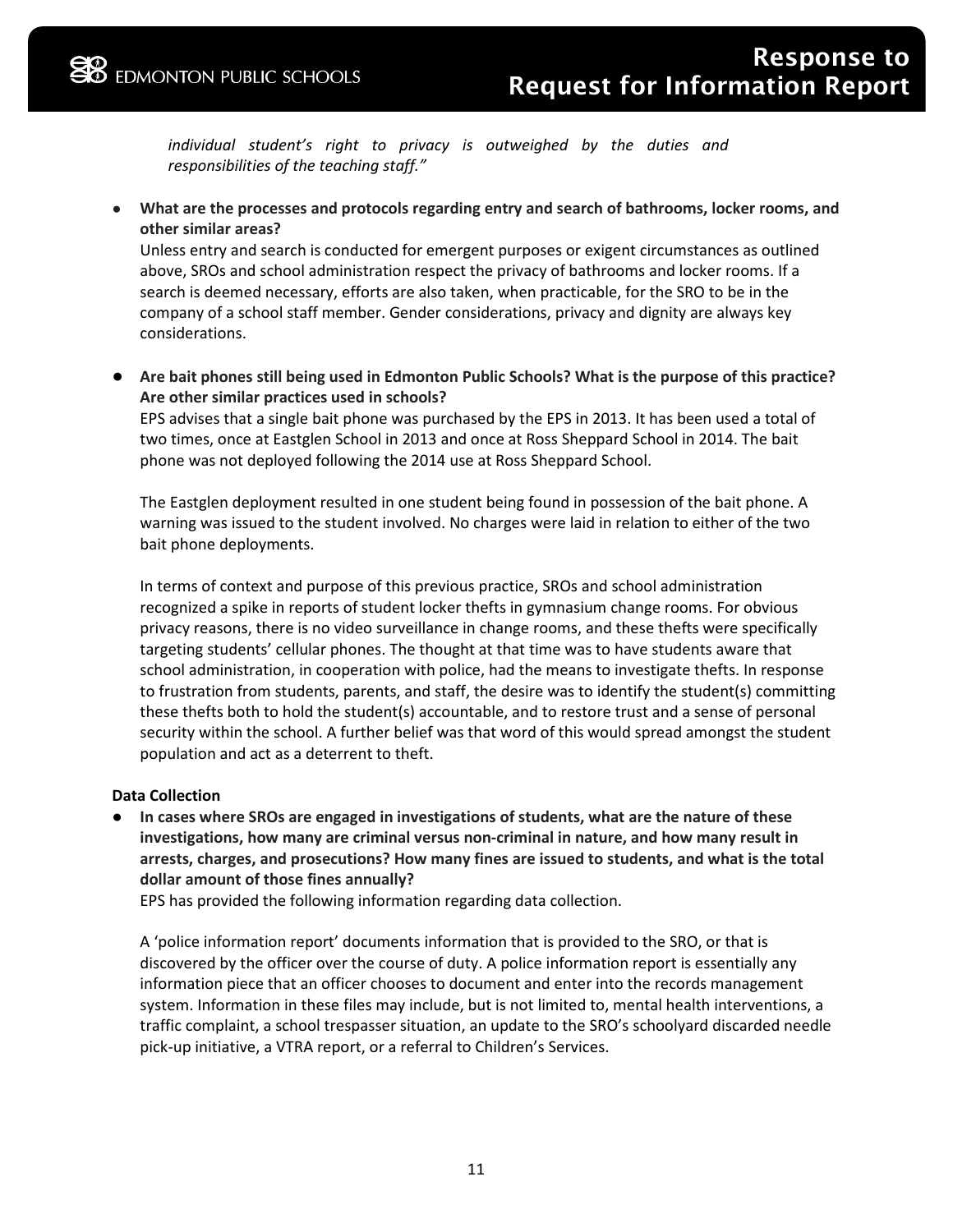The 'disposition' of a police information report can include a variety of outcomes, including, but not limited to:

- o Submitted for information only
- o Concluded pending further information
- o Unfounded
- o Unsubstantiated
- $\circ$  Concluded with charges (bylaw offense, provincial act offence, or criminal charge)
- o Concluded with referral to diversion
- o Warning given

Based on the range of disposition routes for a police information report, it is somewhat simplistic to categorize or track police reports or SRO interactions as either criminal or non-criminal as the nature of the matter may appear "criminal", but then may be concluded in a manner that does not elevate it to be dealt with as "criminal". For example, an SRO may investigate a sexual assault complaint where one student allegedly touches another person in a sexual manner without consent violating that person's sexual integrity. The content of this report in this instance is of a 'criminal' nature as it relates to sexual assault. However, the complainant may decide to not proceed 'criminally', such as in a case where the complainant may tell the officer they just want it documented in a police report, but does not want to pursue any criminal charges. So even though the police information report is technically a 'criminal' report, the disposition is a 'concluded pending further information' in this case.

A 'criminal file' can include any information report that is categorized by a crime type. For instance, a sexual assault, bomb threat, shoplifting, distribution of drugs, vandalism, pointing a firearm, break and enter, etc. These are all 'criminal files.' Again, although categorized as a 'criminal file,' it does not automatically lead to criminal charges being laid. A crime may have taken place but police may:

- o not have a complainant interested in pursuing charges,
- $\circ$  not have the grounds (evidence) to lay a charge,
- $\circ$  not have a reasonable expectation of a conviction after consultation with crown,
- o not be able to identify a suspect, or
- o end a charge for referral to the Diversion First program.

SRO charges include any charges laid on behalf of student victims or on behalf of the school itself. An analysis of SRO tracking information is underway and will continue as part of the upcoming review process. From January to December of 2017, there were a total of 2996 SRO investigations recorded (this includes both for EPSB and ECSD). Of those, 1863 were generally classified as "non- criminal" investigations, and 1133 were "criminal". In 59 of these investigations (approximately 2 per cent), charges were laid. Similarly, previous data from the 2012 calendar year shows that of 3451 investigations by SROs, 2547 were non-criminal, while 904 were classified as criminal files (specific number of charges is unavailable at this time). It is important to consider that not all charges laid by an SRO are issued to Division students. For example, an SRO may charge a person who does not attend or work at the school, with trespassing or another criminal charge.

From a city-wide perspective, a 2017 analysis was conducted of all youth charged (by EPS as a whole) for minor criminal offences (e.g., theft, possess stolen property, mischief, common assault). Specifically, the EPS Value and Impact Division conducted an internal statistical database review of all youth charged in minor crimes. This review was conducted at the request of the EPS Diversion First Unit and determined that, of the youth charges that went to court: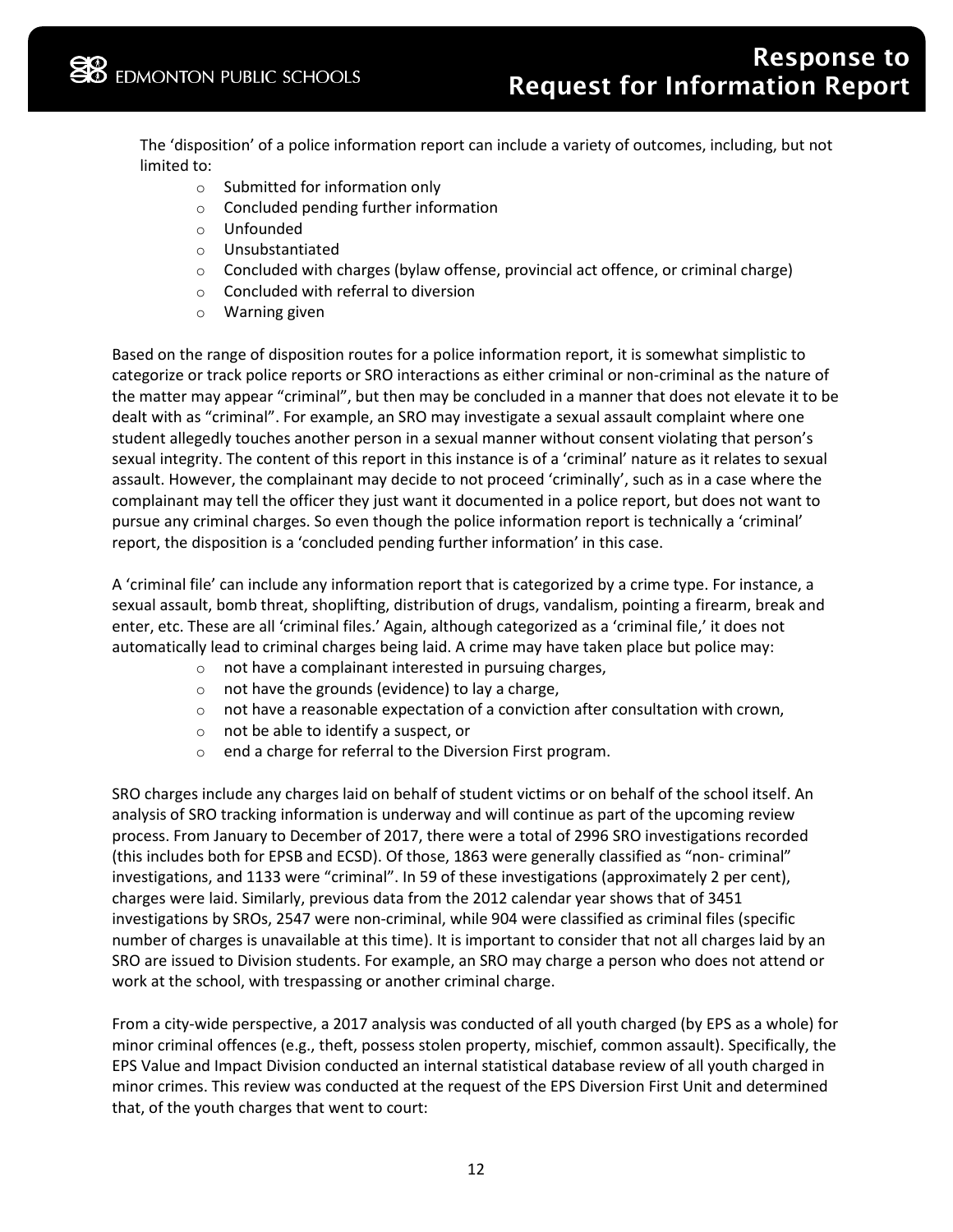- o 67.2 per cent of charges were withdrawn
- $\circ$  31.1 per cent of charges went to extrajudicial sanctions
- o 1.6 per cent went to a guilty plea

Based on this analysis, and their knowledge of youth, SROs recognize the multi-dimensional challenges and implications of charging youth. Therefore, the focus is with Diversion and 'PAYOFF.' As a layer of checks and balances, all EPS members are required by an internal policy (in place since 2017) to participate in a pre-charge consultation with a police staff sergeant prior to charges being laid. The staff sergeant must ensure the grounds for arrest are lawful and the member has clearly articulated the circumstances of the arrest in their summary of the event.

### **Fines issued to students**

EPS advises that this amount is difficult to determine and the Provincial Court Records Section would have to be consulted for the final dollar amount. If a police officer chooses to issue a fine, they are guided by the specified penalty listing under the relevant statutes and regulations of Alberta. If the matter then goes to court, the dollar amount of the fine will vary from case to case, depending on the prosecutor, defence lawyer and the judge. For example, a \$100 fine issued by an officer may be significantly reduced, dismissed, or increased at the request of the lawyers' recommendation, and at the discretion of the judge.

It is the focus of the SRO to implement a Diversion/PAYOFF approach to summonses. SROs recognize that tickets often default to parents for payment. As such, it is counterintuitive and therefore discouraged for most cases. SROs practice utilizing warnings and proactive education over the ticketing of youth. For example, efforts around the U of A/SRO vaping initiative and the partnership with the AMA distracted driving education campaign are evidence of the approach preferred by the SRO Unit. Many SROs do track when a ticket is issued, but it is not currently an expected consistent practice. Going forward, SROs will engage in standardized processes and tracking of tickets and criminal charges that are diverted through Diversion and PAYOFF.

What is the demographic breakdown for students disciplined or arrested in relation to SRO **investigations? Include data around race, socioeconomic status, gender, FNMI identification, ELL, immigration status, disability, and mental health status.**

EPS advises that this information is not available as it is not collected or tracked by the EPS. The focus is on collaborative problem solving including diversion, education, and interventions and resources for students who are in need of support and/or who are engaging in high-risk activities.

All personal information collected by the Division is done in accordance with legislation including the *Education Act*, the *Student Record Regulation* and the *Freedom of Information and Protection of Privacy Act* ("FOIP"). Under Section 33(c) of FOIP, "no personal information may be collected by or for a public body unless that information relates directly to and is necessary for an operating program or activity of the public body." For any personal information collected by the Division, a clear purpose must be articulated for the collection that is tied to the operating program of the Division. If such a purpose is identified, then parents must be informed of the purpose and use of the information.

Personal student information pertaining to race and socioeconomic status is not collected by the Division. The Division [Student Registration Form](https://epsb.ca/media/epsb/schools/registerforschool/StudentRegistrationForm.pdf) allows parents to select male, female or "X" to indicate their child's gender. Information about self-identification as a First Nations, Metis, or Inuit person is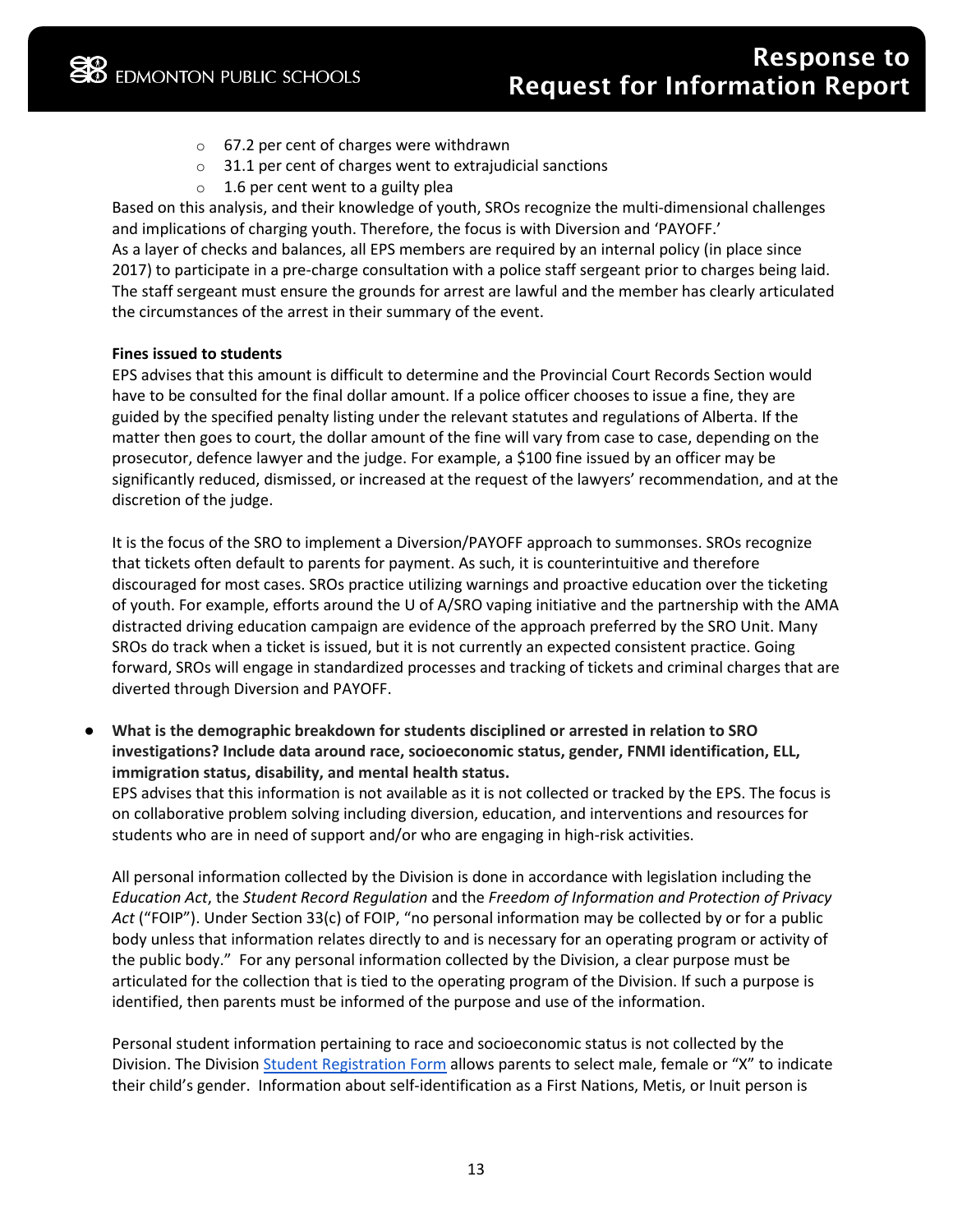collected on the EPSB student registration form; however this information is optional and parents are informed of the purpose for which the information is being collected.

Personal student information regarding English Language Learner (ELL) identification, immigration status, and disability are used solely for the purpose of determining programming and supports for the student, including accessing funding where appropriate. Immigration status of a student and their parent(s)/guardian(s) is reviewed by school administration at the time of registration, and prior to the start of each school year, to ensure the student is eligible to access funded education in Alberta according to the Funding Manual for School Authorities. SROs do not have a role in this administrative work.

In accordance with the Student Record Regulation (3(1)(a) (iii)), any confidential counselling notes or information related to a student's mental health are not included in the student record. This information may be collected informally and anecdotally for the purpose of providing programming and supports for the student.

● **Are SROs armed on school property? If so, how often are firearms drawn in a year, and do we keep records of the use of other weapons such as batons, pepper spray, tasers or other forms of force or restraint?**

EPS advises that since an SRO is a fully trained, sworn police officer, SROs wear the same standard uniform and equipment that any other police officer would wear. As a core priority of the SRO is to ensure school safety, the full uniform provides the best ability and accessibility to facilitate safety in the school when emergent circumstances arise, and in the broader community. When an SRO is on duty, the expectation is that they are in uniform; however, within the school context there are times when SROs are participating in extracurricular activities, athletics, youth engagement events and various meetings where civilian attire is appropriate.

EPS policy requires the reporting and documentation of any use of force event. Since 2014, there have been no instances in which an SRO has drawn his or her firearm or used any weapon including those listed in the question. SROs have arrested and restrained youth as well as adults in the course of duty; however, there is no record from 2014 to today of an EPS Professional Standards Branch complaint in relation to SROs and use of force. Records prior to 2014 were not provided.

● **Have any research studies or evaluations been conducted on the SRO program in Edmonton Public Schools? If so, what were the findings?**

Feedback and communication between the SRO, the principal, the supervising SRO sergeant, and Division Support Services provides ongoing feedback about the SRO program, including successes and areas for refinement or improvement.

In addition to engaging with the independent research review being conducted by the Division in the 2020-21 school year, EPS advises that it is in the process of conducting its own 10 year review of the SRO program and will share the data with the Division.

EPS Deputy Chief David Veitch stated in the August 15, 2020, edition of the Mill Woods Mosaic that, "a number of evaluations have examined the SRO program over the years, including formal reviews in 1998, 2000 and 2003." ... "More recently, two separate research studies conducted by the University of Alberta found that SROs had overwhelming positive impacts on students identifying as LGBTQ2s+...". At